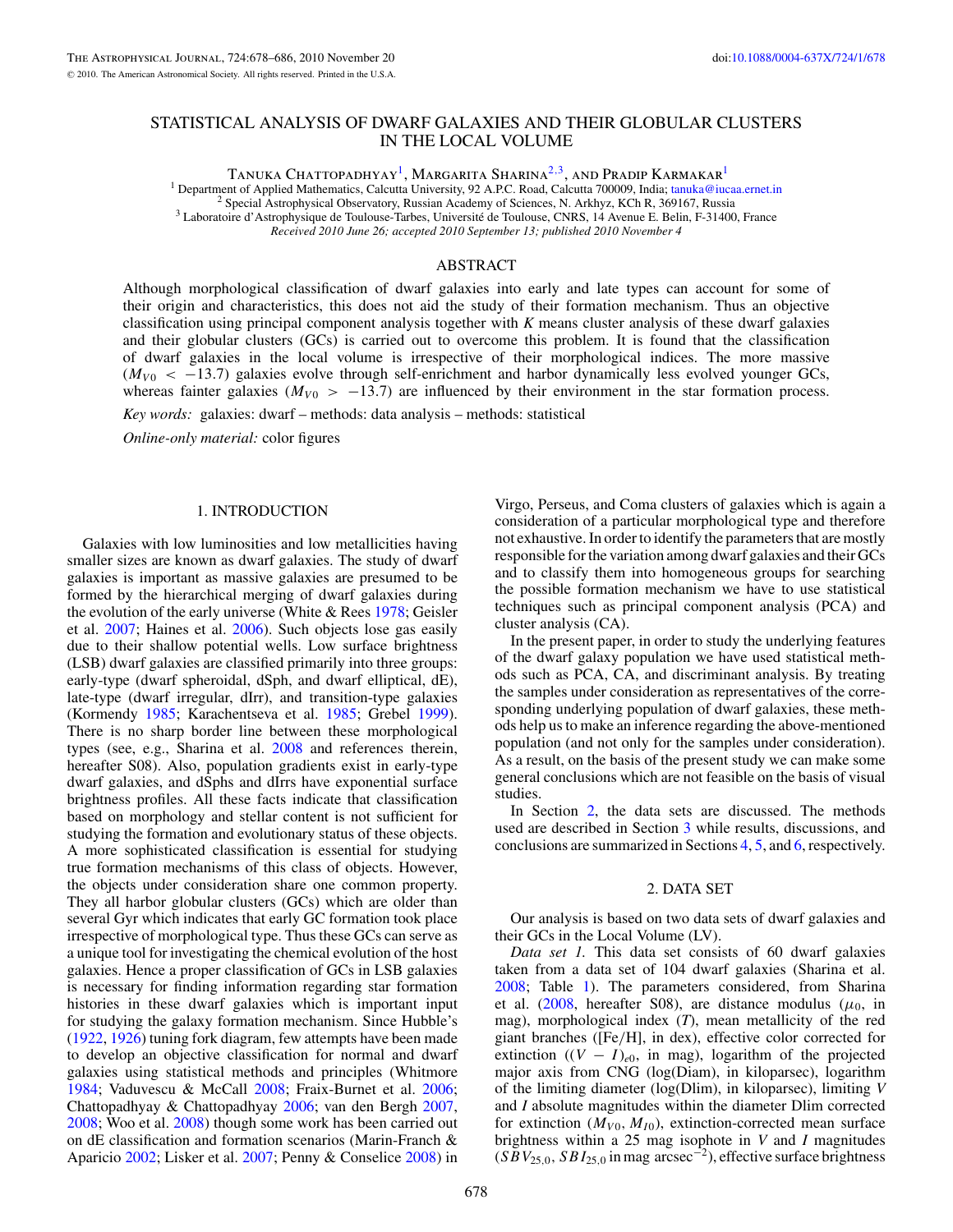<span id="page-1-0"></span>in the *V* band corrected for extinction (*SBV<sub>e0</sub>*, in mag arcsec<sup>−2</sup>), logarithm of effective radius (log(*Re*) in kpc), logarithm of model exponential scale length (log *h*, in kpc), best exponential fitting central surface brightness in the *V* and *I* bands corrected for extinction (SBVC0, SBIC0, respectively, in mag  $\arccos 2$ ). The parameters used from Karachentsev et al. [\(2004,](#page-7-0) hereafter CNG) are H<sub>I</sub> rotational velocity ( $V_m$  in km s<sup>-1</sup>), H<sub>I</sub> mass-toluminosity ratio ( $M_{\text{H}_{\text{I}}}/L$  in solar units), and tidal index (Θ). The scaling parameters used from Georgiev et al. [\(2010\)](#page-7-0) are GC specific frequency  $(S_N)$ , specific luminosity  $(S_L)$ , specific mass  $(S_M)$ , specific number  $(T)$ , logarithm of specific GC formation efficiency as a function of galaxy luminosity and mass  $(\eta_L, \eta_M)$ , total stellar mass ( $M_{*,V}$  in 10<sup>7</sup>  $M_{\odot}$ ), and H<sub>I</sub> mass of the host galaxy ( $M_{\text{H}_{\text{I}}}$  in 10<sup>7</sup>  $M_{\odot}$ ), respectively.

During the selection of parameters for PCA and CA the following things were taken into consideration.

- 1. The parameters must be intrinsic in nature.
- 2. For parameters that are almost physically similar any one is chosen at random because inclusion of similar parameters is considered redundant in CA.
- 3. All the parameters should be without missing values as CA cannot be used with parameters that have missing values exceeding 5% for which mean substitution might occur (Little & Rubin [2002\)](#page-7-0).

With respect to point 1 above we excluded  $\mu_0$  and *T* which are not intrinsic properties of dwarfs. We included *SBV*<sub>25</sub>*,*0*, SBI*<sub>25</sub>*,*0*, M<sub>V</sub>*<sup>0</sup>*, M<sub>I</sub>*<sup>0</sup>*,* log *R<sub>e</sub>,* and log *h*. *SBVL, SBIL,*  $MV_{25}$ ,  $MI_{25}$ ,  $R_{V,25}$ ,  $R_{I,25}$  were not included because of point (2). We have not considered the remaining parameters except for Θ with respect to point (3), as they have missing values exceeding 5%. However, once the dwarf galaxies were classified we used these parameters to study the properties of the dwarf galaxies in more detail. Thus, of all the parameters mentioned above only 13 from Sharina et al.  $(2008)$ , excluding  $\mu_0$  and *T*, together with Θ from Karachentsev et al.  $(2004)$ , were directly used for PCA and CA as the sample is without any missing values with respect to these 14 parameters. Thus, we followed a very standard procedure for PCA and CA of a sample of astronomical objects. In order to have a sample where the values of all the parameters corresponding to each dwarf galaxy are available, we had to drop observations corresponding to 44 dwarf galaxies and, as a result, we had a sample size of 60. The sample is not complete as there are many more galaxies in the LV which have yet to be observed. In this sense, no catalog is complete. The question remains of whether or not the sample is representative of the original one. Regarding this point, all of the two-point correlations discussed in the previous paper (S08) are still in place after selection of the present sample. It is important to note that it contains all transitional type galaxies  $(dSph/dIrr, T = -1)$  from the original sample, so all morphological types are well represented in this sense. A list of dwarf galaxies considered in data set 1 is given in Table 1.

*Data set 2*. This set consists of 100 GCs in the LV dwarf galaxies (Sharina et al. [2005\)](#page-8-0). Three candidates, Sc 22-2- 879, Sc 22-100, and Sc 22-4-106, were removed since they had subsequently been identified as galaxies and not GCs (Da Costa et al. [2009\)](#page-7-0). Also, the parameters of the GCs in UGC4115, KK65, and UGC3755 were recalculated using the current distances 7.727, 8.017, and 7.413 Mpc, respectively (Tully et al. [2006\)](#page-8-0). The parameter set consists of the logarithm of the half-light radius  $(\log(r_h)$  in parsecs), apparent axial ratio

| Name             | R.A. (2000) | Decl. (2000)    |
|------------------|-------------|-----------------|
| E349-031         | 00 08 13.3  | $-343442.0$     |
| E410-005         | 00 15 31.4  | $-321048.0$     |
| E294-01          | 00 26 33.3  | $-415120.0$     |
| KDG <sub>2</sub> | 00 49 21.1  | $-180428.0$     |
| E540-032         | 00 50 24.3  | $-195424.0$     |
| UGC685           | 01 07 22.3  | 16 41 02.0      |
|                  |             |                 |
| KKH5             | 01 07 32.5  | 51 26 25.0      |
| KKH6             | 01 34 51.6  | 52 05 30.0      |
| KK16             | 01 55 20.6  | 27 57 15.0      |
| KK17             | 02 00 09.9  | 28 49 57.0      |
| KKH34            | 05 59 41.2  | 73 25 39.0      |
| E121-20          | 06 15 54.5  | $-574335.0$     |
| E489-56          | 06 26 17.0  | $-261556.0$     |
| KKH37            | 06 47 45.8  | 80 07 26.0      |
| <b>UGC3755</b>   | 07 13 51.8  | 10 31 19.0      |
| E059-01          | 07 31 19.3  | $-68$ 11 10.0   |
| KK65             | 07 42 31.2  | 16 33 40.0      |
| <b>UGC4115</b>   | 07 57 01.8  | 14 23 27.0      |
| DDO52            | 08 28 28.5  | 41 51 24.0      |
| D564-08          | 09 02 54.0  | 20 04 31.0      |
| D565-06          | 09 19 29.4  | 21 36 12.0      |
| KDG61            | 09 57 02.7  | 68 35 30.0      |
| KKH57            | 10 00 16.0  | 63 11 06.0      |
| HS117            | 10 21 25.2  | 71 06 58.0      |
| UGC6541          | 11 33 29.1  | 49 14 17.0      |
| NGC3741          | 11 36 06.4  | 45 17 07.0      |
| E320-14          | 11 37 53.4  | $-391314.0$     |
| KK109            | 11 47 11.2  | 43 40 19.0      |
| E379-07          | 11 54 43.0  | $-33329.0$      |
| NGC4163          | 12 12 08.9  | 36 10 10.0      |
| UGC7242          | 12 14 07.4  | 66 05 32.0      |
| DD0113           | 12 14 57.9  | 36 13 08.0      |
| DDO125           | 12 27 41.8  | 43 29 38.0      |
| <b>UGC7605</b>   | 12 28 39.0  | 35 43 05.0      |
| E381-018         | 12 44 42.7  | $-355800.0$     |
| E443-09          | 12 54 53.6  | $-282027.0$     |
| KK182            | 13 05 02.9  | $-400458.0$     |
| UGC8215          | 13 08 03.6  | 46 49 41.0      |
| E269-58          | 13 10 32.9  | $-465927.0$     |
| <b>KK189</b>     | 13 12 45.0  | $-41$ 49 55.0   |
| E269-66          | 13 13 09.2  | $-445324.0$     |
| KK196            | 13 21 47.1  | $-450348.0$     |
| <b>KK197</b>     | 13 22 01.8  | $-423208.0$     |
| KKs55            | 13 22 12.4  | $-42$ 43 51.0   |
| 14247            | 13 26 44.4  | $-302145.0$     |
| <b>UGC8508</b>   | 13 30 44.4  | 54 54 36.0      |
| E444-78          | 13 36 30.8  | –29 14 11.0     |
| UGC8638          | 13 39 19.4  | 24 46 33.0      |
| KKs57            | 13 41 38.1  | $-423455.0$     |
| <b>KK211</b>     | 13 42 05.6  | $-451218.0$     |
|                  |             |                 |
| KK213            | 13 43 35.8  | $-434609.0$     |
| KK217            | 13 46 17.2  | –45 41 05.0     |
| CenN             | 13 48 09.2  | -47 33 54.0     |
| <b>KKH86</b>     | 13 54 33.6  | 04 14 35.0      |
| <b>UGC8833</b>   | 13 54 48.7  | 35 50 15.0      |
| E384-016         | 13 57 01.6  | $-35\ 20\ 02.0$ |
| KK230            | 14 07 10.7  | 35 03 37.0      |
| DDO190           | 14 24 43.5  | 44 31 33.0      |
| E223-09          | 15 01 08.5  | -48 17 33.0     |
| IC4662           | 17 47 06.3  | $-643825.0$     |

**Table 1** List of Dwarfs in Data Set 1

(*e*), integrated absolute magnitude (*V*0, in mag) corrected for extinction, integrated absolute  $(V - I)$ <sub>0</sub> color (corrected for Galactic extinction, in mag), projected distance from the host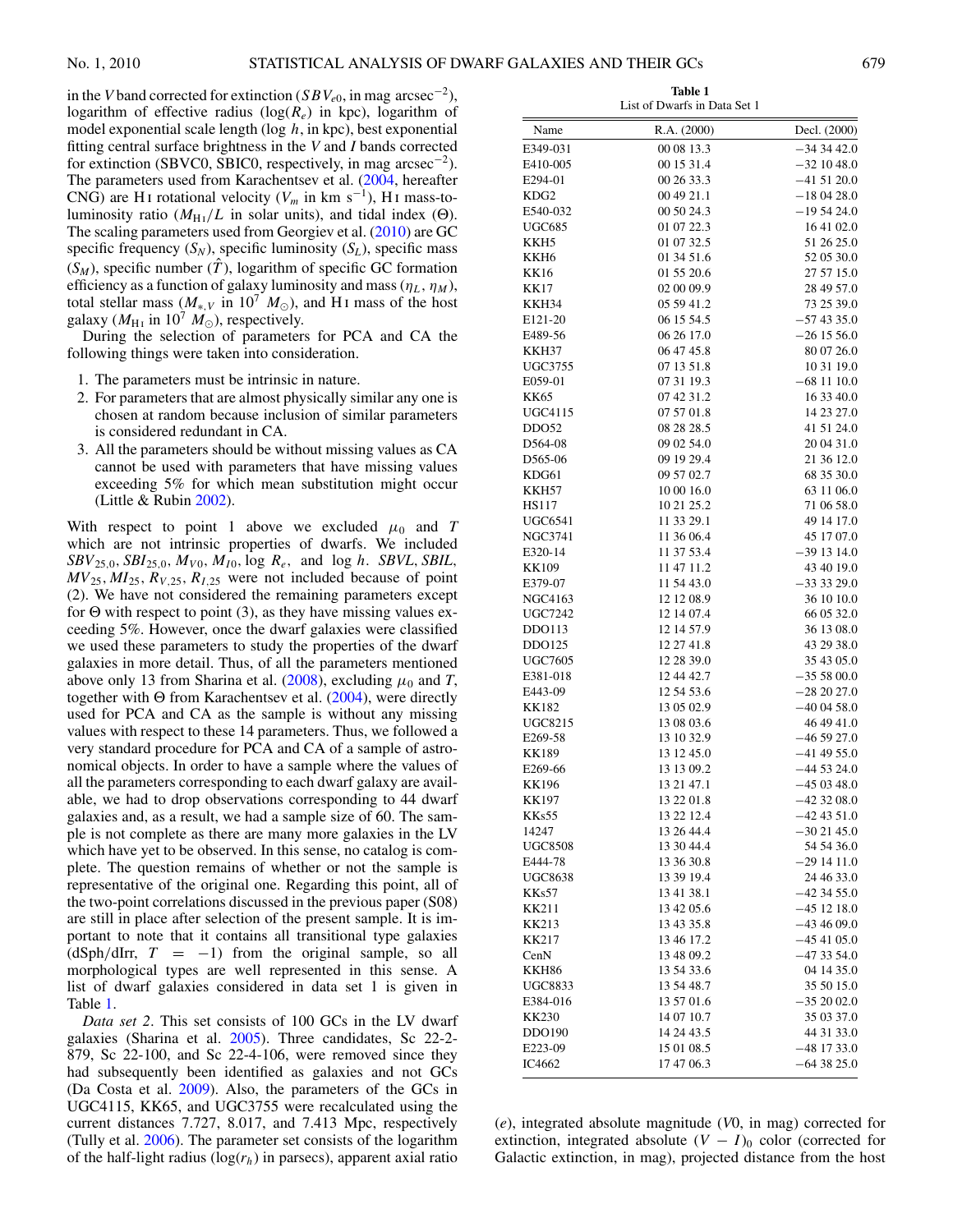<span id="page-2-0"></span>

**Figure 1.** Distortion and jump curves for the classification of dwarf galaxies in the LV.

galaxy  $(d_{\text{proj}})$ , in kpc), central surface brightness in the *V* and *I* bands ( $\mu_{V0}$ ,  $\mu_{I0}$  in mag arcsec<sup>-2</sup>), and the logarithms of King core radius and tidal radius  $(\log(r_c), \log(r_t))$ , respectively, in parsec).

#### 3. METHOD

PCA is a very common technique used in data reduction and interpretation in multivariate analysis. We are interested in discovering which parameters in a data set form coherent subgroups that are relatively independent of each other. The specific aim of the analysis is to reduce a large number of parameters to a smaller number while retaining maximum spread among experimental units. The analysis therefore helps us to determine the optimum set of parameters causing overall variation in the nature of the objects under consideration. PCA has been discussed and used by various authors (Babu et al. [2009;](#page-7-0) Chattopadhyay & Chattopadhyay [2006,](#page-7-0) [2007;](#page-7-0) Whitmore [1984;](#page-8-0) Murtagh & Heck [1987\)](#page-8-0).

CA is the art of finding groups in data. Over the last 40 years different algorithms and computer programs have been developed for CA. The choice of a clustering algorithm depends both on the type of data available and on the particular purpose.

In the present study, we have used the *K* means partitioning algorithm (MacQueen [1967\)](#page-7-0) for clustering. This method constructs  $K$  clusters, i.e., it classifies the data into  $K$  groups which together satisfy the requirement of a partition such that each group must contain at least one object and each object must belong to exactly one group so at most, there are as many groups as there are objects  $(K \leq n)$ . Two different clusters cannot have any object in common and the *K* groups together add up to the full data set. Partitioning methods are applied if one wants to classify the objects into *K* clusters where *K* is fixed (which should be optimally selected). The aim is usually to uncover a structure that is already present in the data. The *K* means is probably the most widely applied partition clustering technique.

To perform *K* means clustering we have used the MINITAB package. Under this package, cluster centers have been chosen on the basis of the group average method which makes the process almost robust. This method was developed by Milligan [\(1980\)](#page-8-0).

By using this algorithm we first determined the structures of sub-populations (clusters) for varying numbers of clusters taking



**Figure 2.** Distortion and jump curves for the classification of GCs in the LV.

 $K = 2, 3, 4$ , etc. For each such cluster formation, we computed the values of a distance measure  $d_K = (1/p) \min_x E[(x_K (c_K)'(x_K - c_K)$ ] which is defined as the distance of the *x<sub>K</sub>* vector (values of the parameters) from the center  $c_K$  (which is estimated as the mean value), where  $p$  is the order of the  $x_K$ vector. Then the algorithm for determining the optimum number of clusters is as follows (Sugar & James [2003\)](#page-8-0). Let us denote by  $d'_{K}$  the estimate of  $d_{K}$  at the *K*th point. Then  $d'_{K}$  is the minimum achievable distortion associated with fitting*K*centers to the data. A natural way of choosing the number of clusters is to plot  $d'_{K}$ versus *K* and look for the resulting distortion curve (see bottom panels of Figures 1 and 2). This curve is always monotonically decreasing. Initially, one would expect much smaller drops for *K* greater than the true number of clusters because past this point adding more centers simply partitions within groups rather than between groups. According to Sugar  $\&$  James [\(2003\)](#page-8-0), for a large number of items, the distortion curve will exhibit a sharp "jump" when transformed to an appropriate negative power  $\left(\frac{p}{2}\right)$  (if we plot *K* versus transformed  $d'_{K}$ ). We calculated the jumps in the transformed distortion as  $J_K = (d_K^{\prime - p/2} - d_{K-1}^{\prime - p/2})$ .<br>The optimum number of clusters is the value of *K* associated

with the largest jump. The largest jump can be determined by plotting  $J_K$  against K and the highest peak will correspond to the largest jump (see top panels of Figures 1 and 2).

It is well known that both the PCA and CA methods are parameter dependent and the parameters considered should be responsible for the variation of the objects under consideration. In the present situation, all of the parameters of that type are taken into consideration. As we have to depend on the available data only, it was not possible for us to consider many unobserved parameters whose inclusion might have improved the classification, e.g., inclusion of central velocity dispersion. But the question is whether the classification is robust or not given the parameters and sample. In this respect, a discriminant analysis is performed (Johnson & Wichern [1998\)](#page-7-0) to verify the acceptability of the classification by computing misclassification probabilities for the different dwarfs and GCs. If the original classification is robust then every dwarf or GC should again be classified as a member of the same class to which it was classified before. Tables [2](#page-3-0) and [3](#page-3-0) show the results of a discriminant analysis. The fractions of correct classifications are 0.983 and 0.97, respectively, which imply that the classifications are almost robust. Since in the present situation we have only one sample, it is difficult to say whether the same results will be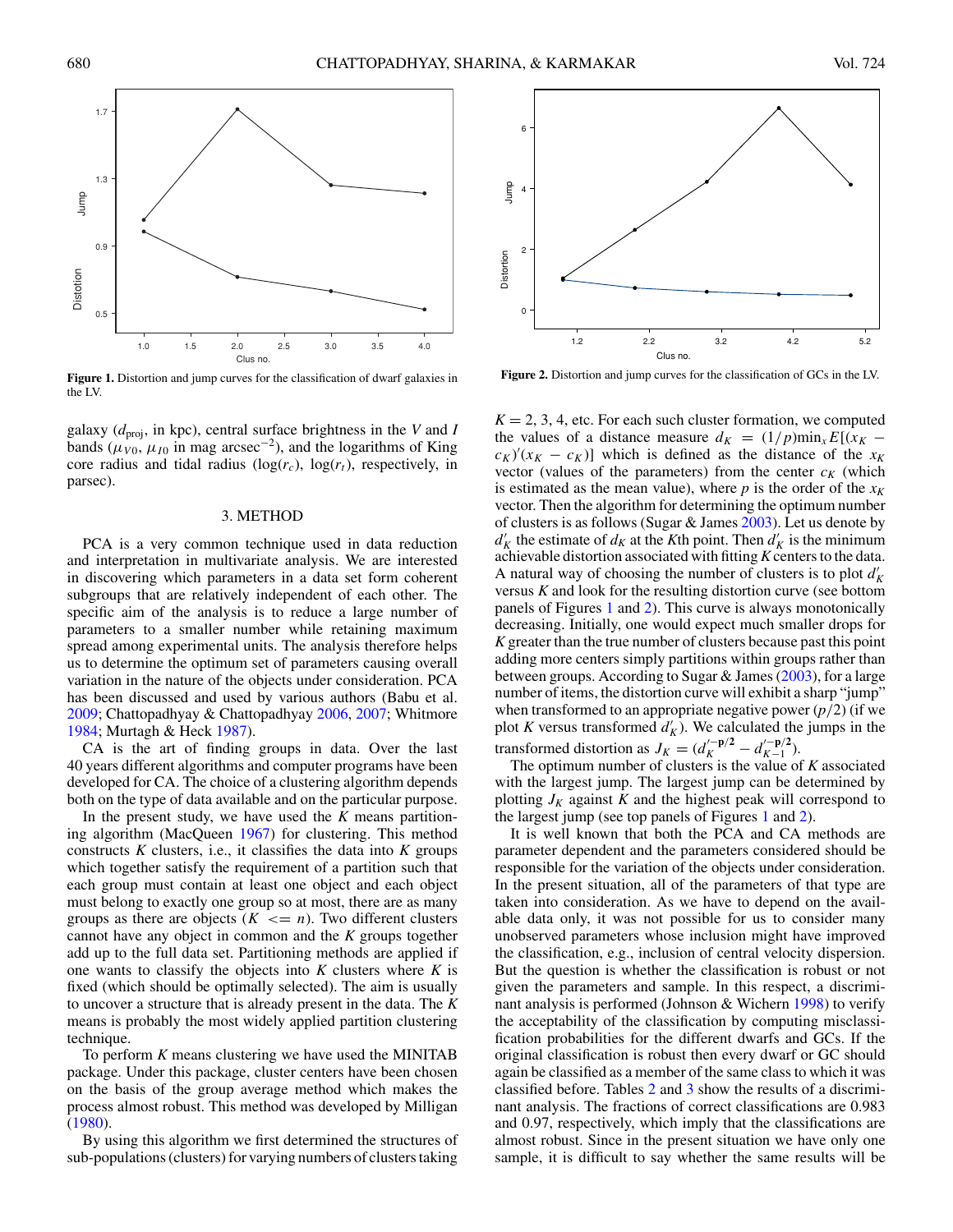<span id="page-3-0"></span>**Table 2** Discriminant Analysis for Dwarf Galaxies in LV

| <b>DA Clusters</b> | Number of members |    |
|--------------------|-------------------|----|
|                    | G1                |    |
| $G1*$              | 35                |    |
| $\overline{G2^*}$  | 0                 | 7Δ |
| Total              | 35                | 25 |

**Notes.** G1, G2 are the groups found by *K* means and *G*1∗ and *G*2∗ are the groups to which dwarfs are assigned by the discriminant analysis.  $N = 60$ ,  $N_{\text{correct}} = 59$ , proportion correct  $= 0.983$ .

**Table 3** Discriminant Analysis for GCs in the LV Dwarf Galaxies

| DA Clusters                        | Number of members |     |     |     |
|------------------------------------|-------------------|-----|-----|-----|
|                                    | GC1               | GC2 | GC3 | GC4 |
| $GC1*$                             | 23                |     |     |     |
|                                    |                   |     |     |     |
| $\mathit{GC2}^* \\ \mathit{GC3}^*$ |                   |     | 37  |     |
| $G C4*$                            |                   |     |     | 20  |
| Total                              | 24                |     |     |     |

**Notes.** GC1, GC2, GC3, and GC4 are the groups found by *K* means and *GC*1∗, *GC*2∗, *GC*3∗, and *GC*4∗ are the groups to which GCs are assigned by the discriminant analysis.  $N = 100$ ,  $N_{\text{correct}} = 97$ , proportion  $correct = 0.97$ .

obtained for other samples as well. It can only be inferred that if the present sample is representative of the underlying population of dwarf galaxies, then the results obtained in this paper are generally true.

# 4. DWARF GALAXIES OF THE LOCAL VOLUME

For PCA, first we computed a correlation matrix with all 14 parameters for data set 1 and took any one of the two physically similar (e.g., absolute magnitudes in *V* and *I* bands) highly correlated (correlation *>* 0.7) parameters. Following this method, eight parameters were selected for PCA. They were  $\Theta$ *,* [Fe/H]*,*  $M_{V0}$ *, SBV*<sub>25*,*0</sub>*,* (V−I)<sub>e0</sub>*, SBV*<sub>e0</sub>*,* log(R<sub>e</sub>)*,* and log *h*. For these eight parameters, PCA gave four principal components with eigenvalues greater than or equal to 1 and at the same time almost 87.7% overall variation. We considered the above four principal components with eigenvalues greater than or equal to 1 and computed the correlations of the parameters appearing in each principal component with the corresponding principal component. We considered significant parameters to be those for which the correlation was greater than 0.65. Thus, following this procedure, the significant parameters are  $M_{V0}$ ,  $SBV_{e0}$ , and log(*Re*) (from the first principal component), Θ*,*(*V* −*I* )*<sup>e</sup>*<sup>0</sup> (from the second principal component) and [Fe*/*H] (from the third principal component). The fourth component contributes no parameters with such a high correlation.

For CA we took the above six significant parameters and used the method assuming  $K = 1, 2, 3$ , etc. The optimum number of coherent groups by the above method was obtained at  $K =$ 2 (viz., G1 and G2). The "distortion" and "jump" curves are shown in Figure [1.](#page-2-0) The mean values with standard errors for some parameters and significant correlations with their *p* values are shown in Table 4 for groups G1 and G2, respectively.

In a multivariate situation the role of all parameters is important for classification as they are correlated with each other

**Table 4** Mean Values and Correlations of the Significant Parameters for the Two Groups of Dwarfs in the LV

| Parameters                 | G1                   | G <sub>2</sub>       |
|----------------------------|----------------------|----------------------|
| Number                     | 35                   | 25                   |
| Θ                          | $-0.631 \pm 0.200$   | $0.880 \pm 0.287$    |
| [Fe/H]                     | $-1.8394 \pm 0.0658$ | $-1.6675 \pm 0.0586$ |
| $M_{V0}$                   | $-14.060 \pm 0.190$  | $-11.742 \pm 0.177$  |
| $SBV_{e0}$                 | $22.730 \pm 0.150$   | $24.102 \pm 0.128$   |
| $(V-I)_{e0}$               | $0.7298 \pm 0.0257$  | $0.9750 \pm 0.0391$  |
| $log R_e$                  | $-0.2827 \pm 0.0331$ | $-0.3842 \pm 0.0357$ |
| $V_m$                      | $26.12 \pm 3.23$     | $11.11 \pm 3.69$     |
| $M_{\rm H{\,\textsc{i}}}$  | $6.571 \pm 2.40$     | $0.516 \pm 0.249$    |
|                            | $6.69 \pm 3.06$      | $0.41 \pm 0.155$     |
| $\frac{M_{*V}}{\hat{T}_b}$ | $52.6 \pm 15.7$      | $238.1 \pm 96.4$     |
| $log(\eta_L)$              | $-4.264 \pm 0.224$   | $-4.568 \pm 0.329$   |
| $log(\eta_M)$              | $-4.616 \pm 0.301$   | $-4.912 \pm 0.47$    |
| Correlations               | r<br>$\mathbf{p}$    | p<br>r               |
| $(\log \eta_L, \Theta)$    | 0.096 0.805          | 0.987 0.002          |
| $(\log \eta_M, \Theta)$    | 0.345 0.364          | 0.956 0.011          |
| $(S_L, \Theta)$            | 0.102 0.793          | 0.889 0.044          |
| $(S_M, \Theta)$            | 0.200 0.606          | 0.896 0.040          |
| $(\hat{T}_b, \Theta)$      | 0.460 0.213          | 0.854 0.065          |
| $([Fe/H], M_v)$            | $-0.5530.001$        | $-0.290$ 0.160       |
| $(M_{V0}, (V-I)_{e0})$     | $-0.224$ 0.195       | $-0.1550.459$        |
|                            |                      |                      |

but sometimes one or two parameters may play a significant role over the others when there are large variations among the values of those parameters. In the present situation, the magnitude  $(M_{V0})$ , tidal index (Θ), and effective surface brightness (*SBV<sub>e0</sub>*) play such a role (Table 3). Although in terms of magnitude it is possible to find a single cut at  $M_{V0} = -13.7$  irrespective of the other two (Figure [3\)](#page-4-0), if we consider Figure  $5$  it is clear that no such single cut is available in terms of Θ. As such, the classification is based mainly on the three major parameters  $M_{V0}$ ,  $\Theta$ , and  $SBV_{e0}$  and not solely on the magnitude. In such a multivariate setup we discuss the marginal situations (i.e., the effect of a single parameter) in order to display the results graphically so that one can visualize the underlying scenario. For example, Figure [3](#page-4-0) is a two-dimensional projection of the original six-dimensional situation.

Further, on the basis of PCA and CA, we divided the objects into certain groups with respect to certain parameters. The parameter ranges for different groups are dependent on one another and determined by various factors such as the range of the parameters and the size of the sample. Hence the nation that on the basis of a magnitude less than or greater than −13.7 we can get two different groups is not necessarily always true. But the idea that is likely to be retained for different samples is that in most of the situations there will be two significant classes whose distributional natures are likely to be the same as that of the present situation. In a case where the ranges of the sample parameters are close to the present situation one may expect a similar cut in the value of the magnitude.

# *4.1. Globular Clusters in the Dwarf Galaxies of the Local Volume*

For PCA, we used the parameters  $\log r_c$ ,  $\log r_h$ , *e*, *V*0,  $(V - I)_{0}$ ,  $d_{\text{proj}}$ ,  $\mu_{I0}$ ,  $\mu_{V0}$ , and  $\log r_t$ . The computed correlation matrix did not show a high correlation for physically similar parameters. So all nine of these parameters were considered for PCA. The number of principal components with eigenvalues close to 1 was four for a total variation of 83.3%. For these four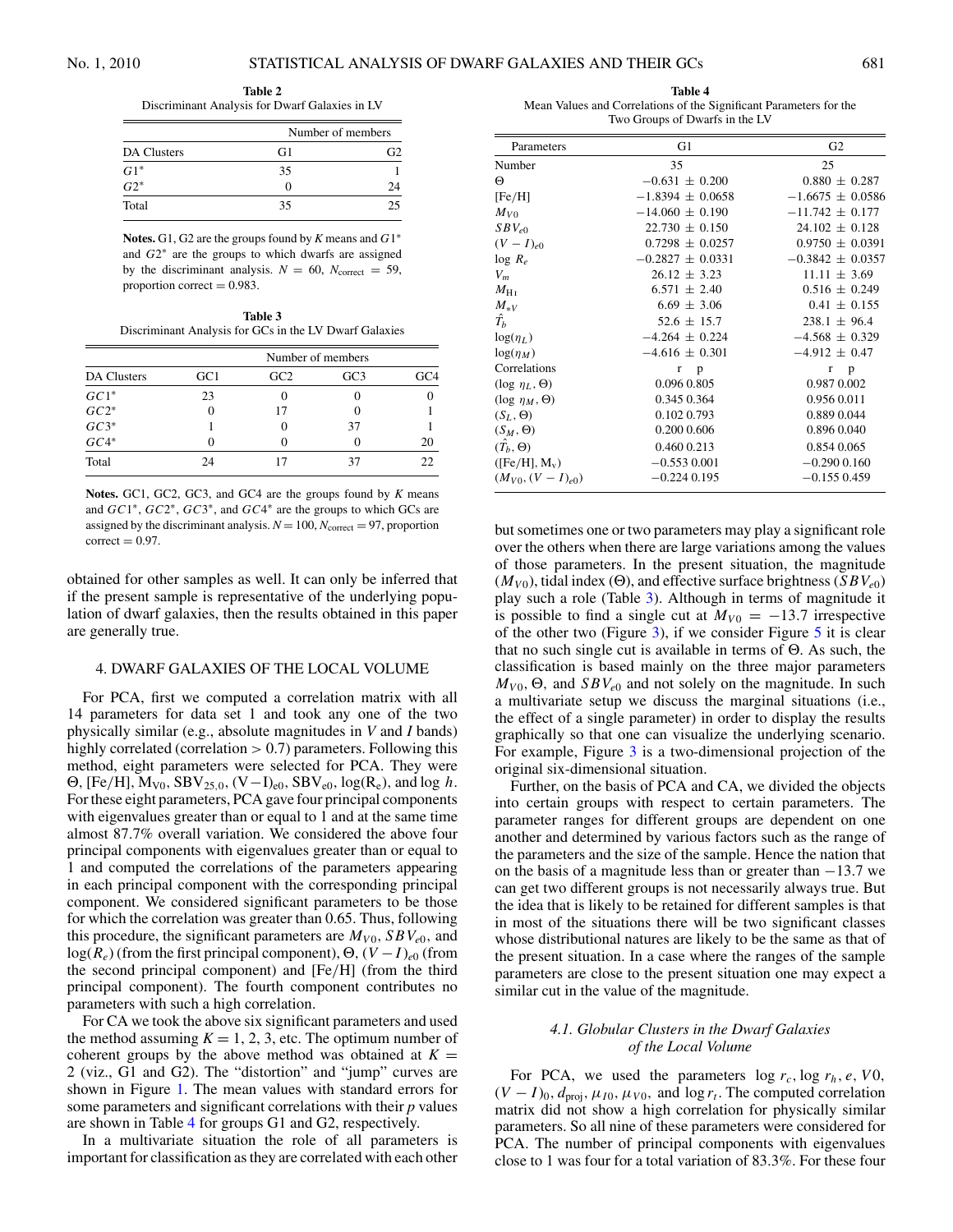**Table 5** Mean Values of the Significant Parameters for the Three Groups of GCs in the LV

<span id="page-4-0"></span>

| Parameters        | GC <sub>1</sub>      | GC2                 | GC <sub>3</sub>     | GC4                 |
|-------------------|----------------------|---------------------|---------------------|---------------------|
| Number            | 24                   | 17                  | 37                  | 22                  |
| V <sub>0</sub>    | $-5.8765 \pm 0.0954$ | $-6.041 \pm 0.170$  | $-7.481 \pm 0.123$  | $-8.263 \pm 0.194$  |
| $\mu_{V0}$        | $21.075 \pm 0.097$   | $19.903 \pm 0.140$  | $20.443 \pm 0.141$  | $18.127 \pm 159$    |
| $log(r_h)$        | $0.8863 \pm 0.0235$  | $0.7024 \pm 0.0287$ | $1.0753 \pm 0.0153$ | $0.7820 \pm 0.0321$ |
| $log(r_t)$        | $1.5556 \pm 0.0578$  | $1.4077 + 0.0672$   | $1.7965 \pm 0.0557$ | $1.6179 \pm 0.0463$ |
| $log(r_c)$        | $0.5441 \pm 0.0366$  | $0.3342 \pm 0.0403$ | $0.7244 \pm 0.0197$ | $0.3696 \pm 0.0377$ |
| $\log(r_t/r_c)$   | $1.0115 \pm 0.0747$  | $1.0735 \pm 0.0873$ | $1.0721 \pm 0.0625$ | $1.2483 \pm 0.0500$ |
| $\epsilon$        | $0.1542 \pm 0.0208$  | $0.1647 + 0.0284$   | $0.1081 + 0.0166$   | $0.10 \pm 0.01$     |
| $(V-I)_{0}$       | $1.1996 \pm 0.0340$  | $0.5800 \pm 0.0617$ | $0.8035 \pm 0.0430$ | $0.8332 \pm 0.0436$ |
| $d_{\text{proj}}$ | $1.014 \pm 0.105$    | $0.563 \pm 0.112$   | $1.354 \pm 0.171$   | $0.740 \pm 0.144$   |
| Age $(Gyr)$       | $*$                  | *                   | $5.0 \pm 1.32$      | $7.2 \pm 1.5$       |
| Z/H               | $*$                  | $*$                 | $-1.167 \pm 0.230$  | $-1.3 \pm 0.307$    |
| $(\alpha/H)$      | $*$                  | $\ast$              | $0.2 \pm 0.0632$    | $0.18 \pm 0.0490$   |



**Figure 3.** Absolute luminosity in the *V*-band  $(M_{V0})$  vs. metallicity ([Fe/H]) diagram for the two groups, G1 and G2, of dwarf galaxies found as a result of CA in the LV. The black circles (dIrrs) and one black diamond (dIrr*/*dSph) are for group G1 and green symbols are for G2. dSphs, dIrrs, and dIrrs*/*dSphs are shown as dots, circles, and asterisks, respectively. The best-fit line is for G1 galaxies removing the top two black circles as outliers. The green line is from S08.

(A color version of this figure is available in the online journal.)

principal components very high correlations occurred only for two parameters so as a rule we considered correlations having values greater than 0.6. Following this, the significant parameters were log  $r_c$ , log  $r_h$ , e, V0,  $(V - I)_0$ ,  $\mu_{I0}$ ,  $\mu_{V0}$ , and log  $r_t$ . Next, a CA was carried out with these eight parameters (standardized) and the optimum number of classes was found to be at  $K = 4$ . The "distortion" and "jump" curves are shown in Figure [2.](#page-2-0) The mean values for some parameters are listed in Table 5.

#### 5. DISCUSSION

## *5.1. Dwarf Galaxies*

Two groups, G1 and G2, of dwarf galaxies in the LV have been found as a result of CA, irrespective of their morphological classification (viz., *T*). In G1, 3% are dIrr*/*dSphs and 97% are dIrrs whereas in G2 52% are dIrrs, 43% are dSphs, and 5% are dIrr*/*dSphs (one galaxy). The groups have many distinct properties as seen from Table [4.](#page-3-0) G1 contains brighter galaxies of larger size with a larger amount of H i mass having a high



**Figure 4.** Tidal index (Θ) vs. logarithm of scale length in kiloparsecs for the two groups, G1 and G2, of dwarf galaxies found as a result of CA in the LV. Symbols are the same as in Figure 3. Regression line for G2 was counted removing E443-09 and KKH5 as outliers.

(A color version of this figure is available in the online journal.)

degree of rotation, whereas G2 consists of fainter galaxies of smaller size and are almost devoid of H i mass having an insignificant amount of rotation. A luminosity–metallicity (viz.,  $[Fe/H]$  versus  $M_{V0}$ ) diagram (Figure 3) shows a significant correlation (viz., Table [2,](#page-3-0)  $r \sim -0.553$ ,  $p = 0.001$ ; two galaxies on top were removed as outliers) together with the best-fit line for the galaxies in G1. The slope of this relation is identical to the one found for dSphs and dIrrs in the Local Group and beyond (Dekel & Silk [1986;](#page-7-0) Skillman et al. [1989;](#page-8-0) Smith [1985;](#page-8-0) S08). The zero point is shifted by ∼4 mag. Note that if we consider G2 in total, such a correlation is absent (viz., Table [2,](#page-3-0) *r* ∼ −0.290, *p* = 0.160). This may indicate that formation of dwarf galaxies is governed by self-enrichment whereas some processes lead to fading during the formation and evolution of stars and interaction of the interstellar gas of dwarf galaxies with the intergalactic medium in groups (see, e.g., Grebel et al. [2003](#page-7-0) and references therein). Gravitational potentials are not strong, and gas may be blown out by just a few supernovae. Galactic winds lead to a significant loss of metals from dwarf galaxies. Starvation (Shaya & Tully [1984\)](#page-8-0), tidal, or ram pressure gas stripping affect galaxies in dense galaxy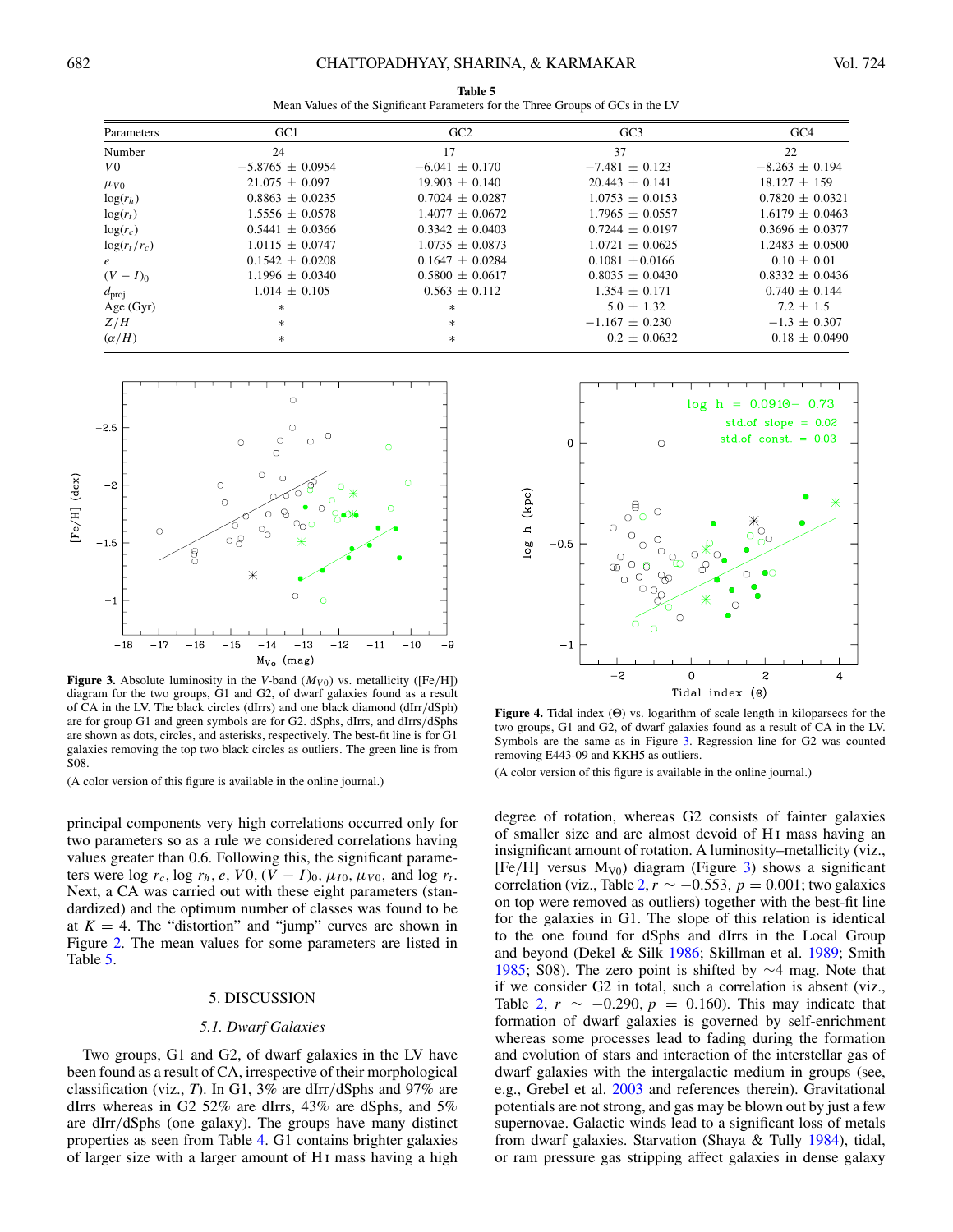<span id="page-5-0"></span>

**Figure 5.** Tidal index (Θ) vs. Mass  $(M<sub>V0</sub>)$  diagram for the two groups, G1 and G2, of dwarf galaxies found as a result of CA in the LV. The blue solid circles are for group G1 and red solid triangles are for G2. (A color version of this figure is available in the online journal.)

groups or cluster environments. The complex behavior of the luminosity–metallicity in G1 and G2 also might be accounted for by multiple bursts of star formation of short duration in dwarf galaxies of small sizes (Carraro et al. [2001;](#page-7-0) Hirashita [2000\)](#page-7-0). The presence of H i rotation in G1, and the almost complete absence of gas in G2 supports the above picture.

Figure [4](#page-4-0) shows the tidal index versus logarithm of the scale length for the sample galaxies. The so-called tidal index was introduced by Karachentsev & Makarov [\(1998\)](#page-7-0). It is the maximum logarithm of the local mass densities produced by neighbors of a galaxy. It is seen that for galaxies with a tidal index larger than zero, scale lengths increase with increasing tidal index. This means that neighbors influence the thickening of galactic disks irrespective of morphological types. G2 is more affected by tidal interaction than G1.

Figure 6 shows the absolute magnitude versus logarithm of the scale length for the sample galaxies. The dashed line indicates an *<sup>h</sup>* <sup>∼</sup> *<sup>L</sup>*0*.*<sup>5</sup> relation for spiral galaxies. It is seen that the slope of this relation does not change at  $M_v \sim -12$  mag as was suggested by S08. We see two sequences of galaxies well divided on the two groups found in our paper. The shift between the two sequences is about 2 mag along the *X*-direction, which is twice as less in comparison with the luminosity–metallicity relation.

One may suggest that the shift in magnitudes between G1 and G2 at the same metallicity (Figure [3\)](#page-4-0) and at the same scale length (Figure  $6$ ) is driven by the interplay of different factors. The thickening of disks is produced by interaction with neighbors (tidal, ram pressure stripping) and by disruption of star clusters (Kroupa [2002\)](#page-7-0). The luminosity–metallicity relation is the result of the aforementioned reasons plus the effects of stellar evolution. Since we see the parallel shift according to the absolute magnitude in Figures  $3$  and  $6$ , one may conclude that G2, which contains all dSphs, evolved from G1 due to reasons such as fading due to cessation of star formation gas outflows produced by supernovae, ram pressure, and tidal stripping.

# *5.2. Globular Cluster Candidates*

Georgiev et al. [\(2010\)](#page-7-0) have given a conjecture of the formation history of GCs in dwarf galaxies on the basis of stellar and



**Figure 6.** Absolute magnitude in the *V* band, corrected for Galactic extinction, vs. projected distance of a GC from a center of a galaxy for the two groups, G1 and G2, of dwarf galaxies found as a result of CA in the LV. Symbols are the same as in Figure  $\overline{3}$ . The dotted line is a line of equal central surface brightness for spiral galaxies from S08.

(A color version of this figure is available in the online journal.)

galaxy mass. They investigated the formation of GCs in terms of some observed scaling parameters which were theoretically predicted as a function of galaxy mass on the basis of a model by Dekel & Birnboim [\(2006\)](#page-7-0). These scaling parameters are specific frequency ( $S_N = N_{\text{GC}} \times 10^{0.4(M_V+15)}$ , where  $N_{\text{GC}}$  is the number of GCs and  $M_V$  is the absolute visual magnitude of the host galaxy), specific mass ( $S_M = 100 \times M_{GCs}/(M_* + M_{H1})$ , where *M*<sub>GCs</sub> is the total mass of GCs, *M*<sup>∗</sup> is the total stellar mass, and  $M_{\text{H}_{\text{I}}}$  is the total H<sub>I</sub> mass of the host galaxy), specific luminosity  $(S_L = 100 \times L_{GCs}/L_V$ , where  $L_{GCs}$  is the total luminosity of the GCs and  $L_V$  is the luminosity of the host galaxy), specific number ( $\hat{T} = 10^9$   $M_\odot \times N_{\text{GC}}/M_b$ , where  $M_b = M_* + M_{\text{H1}}$ ), GC mass and luminosity normalized formation efficiencies ( $\eta_M$ ,  $\eta_L$ ; related to  $S_N$ ,  $S_L$ ,  $S_M$ , and  $\hat{T}$  through Equations (23)–(26) of Georgiev et al. [2010\)](#page-7-0). According to their model, the star formation process is primarily due to stellar and supernovae feedback when the mass is below  $3 \times 10^{10} M_{\odot}$  but is governed by virial shock above this critical mass.

We have computed the correlations of some of these parameters with the tidal index  $(\Theta)$  for these dwarf galaxies. The correlations show very high values for G2 galaxies (*r* ∼ 0*.*9*/*0*.*8*,p <* 0*.*05, Table [4\)](#page-3-0) contrary to highly insignificant ones ( $r \sim 0.09/0.1$ ,  $p \gg 0.05$ ) for G1 galaxies. This fact indicates that self-enrichment supported by stellar and supernovae feedback plays a very important role in the formation of stellar populations in G1 galaxies but star formation is highly regulated by environment as is evident from high tidal indices, low values of correlations of Θ with scaling parameters, low luminosity–metallicity correlations (Figure [3\)](#page-4-0), and insignificant rotation of H<sub>I</sub> mass for G<sub>2</sub> galaxies. This might be the result of GC formation due to higher velocity collisions in a deep potential well leading to more efficient GC formation. In this respect, Kumai et al. [\(1993\)](#page-7-0) have suggested that galaxies in a deeper environment (i.e., higher Θ) are more likely to undergo interactions which can increase the random motion of gas clouds within such galaxies. This leads to an increase in  $S_N$  (or  $S_L$ ,  $S_M$ ,  $T_b$ ,  $\log(\eta_L)$ ,  $\log(\eta_m)$ , etc.) with environment. At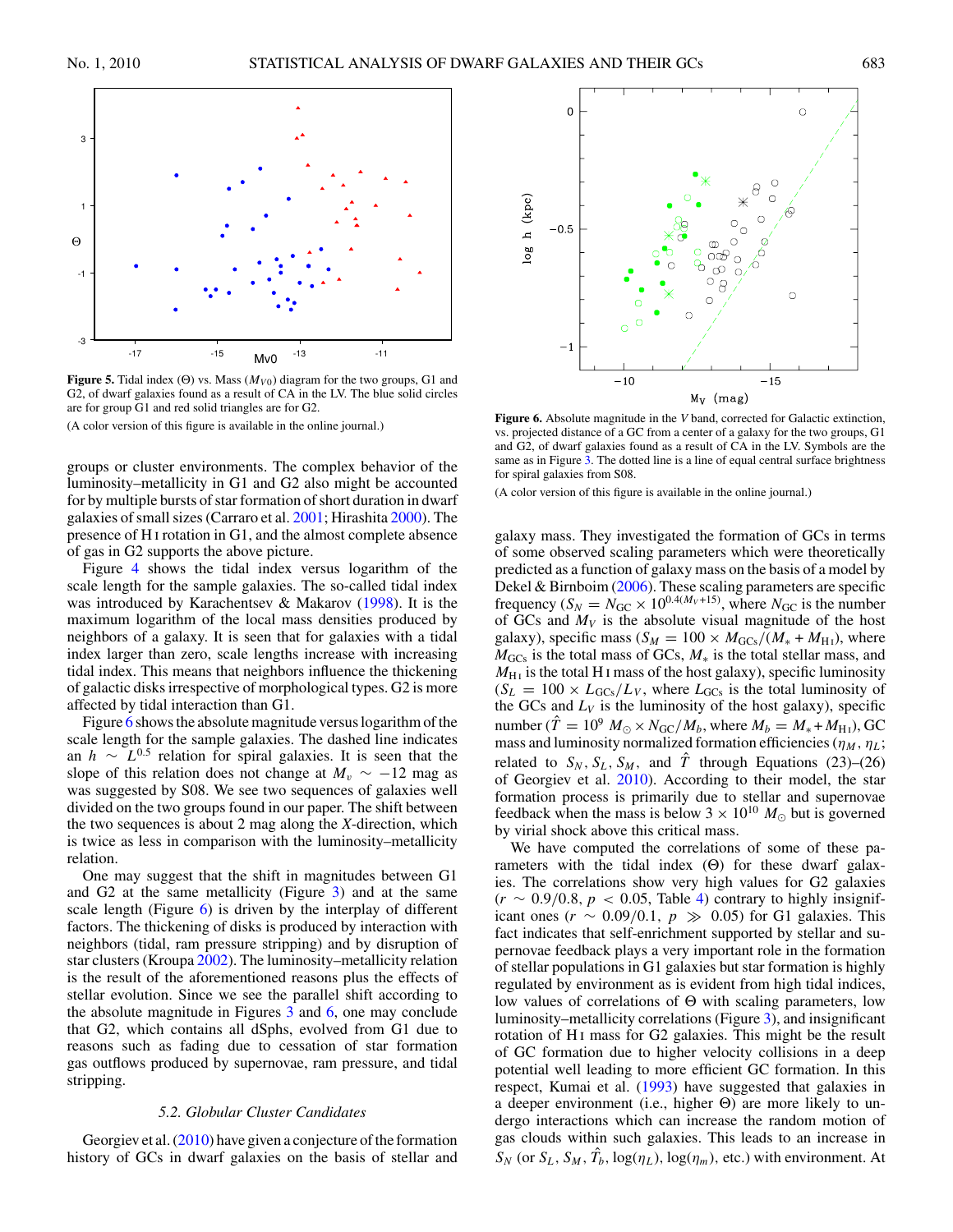<span id="page-6-0"></span>

**Figure 7.** Histograms with density lines of  $(V - I)$ <sup>0</sup> color for the groups of GCs found as a result of CA in the LV. The blue solid curve is for GC1, the green solid curve is for GC2, the black solid curve is for GC3, and the red solid curve is for GC4.

(A color version of this figure is available in the online journal.)



**Figure 8.** Histograms with density lines of  $(V - I)_{e0}$  color for the groups of dwarf galaxies found as a result of CA in the LV. The blue solid line is for G1 galaxies and the red dashed line is for G2.

(A color version of this figure is available in the online journal.)

the same time, color histograms (Figure [6\)](#page-5-0) of GCs as well as of the dwarf galaxies in G2 show a major star formation episode (largest peak) at  $\langle (V - I)_0 \rangle \sim 1.0/0.9$  for GCs in GC4 and GC1 and  $\langle (V - I)_{e0} \rangle \sim 0.9750$ ; (viz., Table [4\)](#page-3-0) for G2 galaxies which corresponds to an older burst of star formation (viz., Table [3](#page-3-0)  $\sim$  Gyr; Sharina et al. [2008;](#page-8-0) Puzia & Sharina [2008\)](#page-8-0). The above phenomenon can be interpreted as star formation that has been ceased subsequently due to gas stripping or ram pressure sweeping and evaporation which may give rise to a different amount of mass loss as a consequence of the action of the dense environment. Low H<sub>I</sub> masses as well as low rotation velocities of H i masses for G2 galaxies also support the above scenario. This is in contrast to the low-density environment of G1 galaxies which are free from suffering any external triggering. Hence in a low-density environment a younger burst of star formation is possible (Vilchez [1997\)](#page-8-0). This is also clear from the color profiles of GCs in GC2 and GC3 (Figure 7) and G1 (Figure 8) galaxies



**Figure 9.** Color ( $(V - I)_0$ ) vs. projected distances ( $d_{\text{proj}}$ ) of the four groups of GCs (GC1, GC2, GC3, and GC4). Blue solid circles are for GC1, green stars are for GC2, black triangles are for GC3, and red diamonds are for GC4. (A color version of this figure is available in the online journal.)



**Figure 10.** Absolute magnitude *V*0 vs.  $d_{\text{proj}}$  for the groups of GCs (GC1, GC2, GC3, and GC4). The symbols and colors are same as Figure 9. (A color version of this figure is available in the online journal.)

which also have peaks at  $(V - I) \sim 0.3/0.5$  which correspond to an age less than 1 Gyr (Sharina et al. [2005\)](#page-8-0).

When GCs evolve, their core radii decrease and their tidal radii increase. Thus, the quantity  $log(r_t/r_c)$  increases. When  $log(r_t/r_c)$  > 2.5 (Chattopadhyay et al. [2009\)](#page-7-0), the GCs undergo core collapse, i.e., they are dynamically much evolved. Now the values of the above quantity for the four groups of GCs (GC1, GC2, GC3, and GC4) found as a result of CA are 1.0115, 1.0735, 1.0721, and 1.2483, respectively. So, GCs of GC4 are dynamically much evolved compared to those in GC1, GC2, and GC3, respectively. Since we know that the most evolved GCs are the roundest with respect to ellipticities, the GCs of GC4 are more evolved than others. In summary, from the above facts and values of the peaks of the colors in these four groups we can conclude that the GCs of GC4 and GC1 are more evolved than those in GC2 and GC3.

The mean values of  $(V - I)$ <sup>0</sup> for GC1 and GC4 are similar to the mean value of G2 whereas the mean values of GC2 and GC3 are similar to that of G1 (Tables [4](#page-3-0) and [5\)](#page-4-0). G1 galaxies can be considered normal sites for the formation of GCs in GC2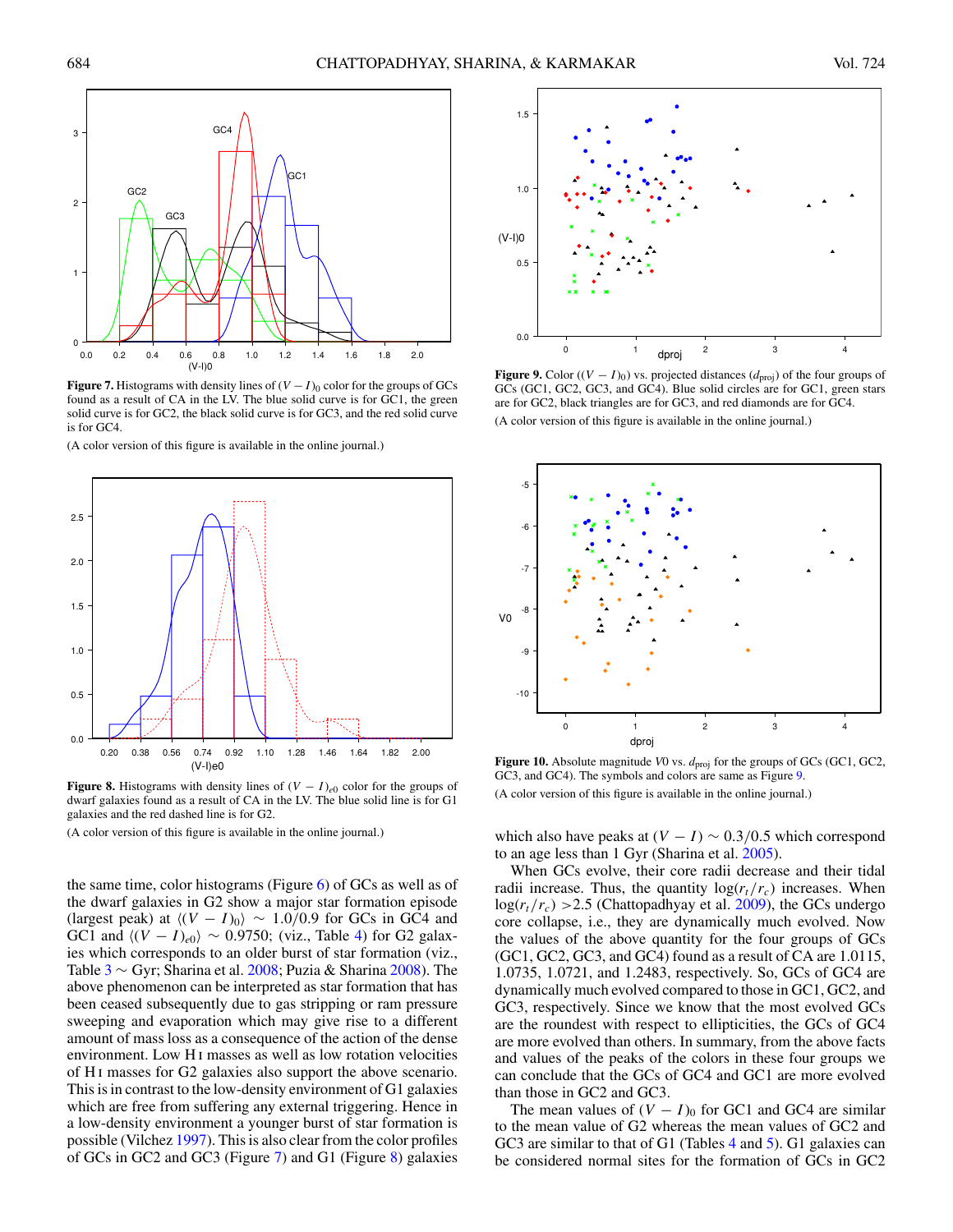<span id="page-7-0"></span>and GC3 which are dynamically less evolved (viz.,  $\langle \text{Age} \rangle \sim$ 5 Gyr for GC4, Table [5\)](#page-4-0). On the other hand, G2 galaxies can be considered places for the formation of GCs in GC1 and GC4 which are dynamically more evolved and, hence, older (age ∼ 7.2 Gyr for GC3, Table [5\)](#page-4-0). Though the ellipticities and  $log(r_t/r_c)$  for GC1 do not support the above fact, the higher mean value of color  $(V - I)$ <sup>0</sup> indicates that GC1 contains redder GCs which is an indication of older age. The GCs in GC1 and GC4 are formed by a mechanism other than selfenrichment (viz.,  $r(V0, (V - I)_0) \sim -0.199$ ,  $p = 0.350$  for GC1 and  $r(V0, (V-I)_0) \sim -0.155$ ,  $p = 0.49$  for GC4). From the histograms of colors (Figure [7\)](#page-6-0) and color versus projected distance (Figure [9\)](#page-6-0) of the groups GC1, GC2, GC3, and GC4 it is clear that the highest peaks of GCs in GC1 and GC4 occur at higher values of  $(V - I)$ <sub>0</sub>. But for GCs in GC2 and GC3 the heights of the peaks at the modes are not very different from one another and they occur at much lower values of  $(V - I)$ <sub>0</sub> (viz., 0.3/0.5, Table [5\)](#page-4-0). If the correlations between color and projected distance are calculated for GC1, GC2, GC3, and GC4, these are (0.102, *p* = 0.635), (0.402, *p* = 0.109), (0.234, *p* = 0.164), and  $(0.091, p = 687)$ , respectively. So it is clear that for the GCs of GC2 and GC3 the correlations are moderate at a 10% level of significance.

The correlations between magnitude and projected distance of the above four groups are  $(0.015, p = 0.945)$ ,  $(0.560, p = 0.019)$ , (0.373, *p* = 0.023), and (−0.180, *p* = 0.422), respectively (Figure [10\)](#page-6-0). This is an indication that the star formation history can be considered to be similar for groups GC1 and GC4. Since the GCs in these groups are more evolved than those in GC2 and GC3, and the tidal indices are higher for those in G2 which are their places of formation, it is very likely to assume that the GCs in the outer parts of GC1 and GC4 are tidally stripped from their host galaxies. This does not hold for GCs in GC2 if their host galaxies (which are considered to be G1) possess a high degree of rotation which is the case as discussed before regarding the rotation of their total H<sub>I</sub> masses though this is not true for GCs of GC3.

#### 6. SUMMARY AND CONCLUSIONS

In the present work, a statistical approach for classifying LSB dwarf galaxies and GCs has been developed. For this classification, two statistical techniques are used, viz., PCA followed by *K* means CA together with the criterion for finding the optimum number of homogeneous groups. Through PCA the optimum set of parameters giving maximum variation among the objects is found while the required homogeneous groups are found using CA. The optimum number of groups is found following Sugar & James [\(2003\)](#page-8-0). For the sample of dwarf galaxies two groups are found primarily indicative of their masses  $(M_{V0})$ , tidal indices  $(\Theta)$ , and surface brightnesses averaged over effective radius (*SBVe*0) but irrespective of their morphological indices.

G1 galaxies are massive  $(M_{V0} < -13)$  with a larger amount of H<sub>I</sub> mass having a higher degree of rotation  $(V_m)$  and a lower mean value of tidal index in the absence of any correlation (*r* ∼  $0.09/0.1$ ,  $p \gg 0.05$ ; viz., Table [4\)](#page-3-0) with scaling parameters. Also moderate mass–metallicity correlations exist among the dwarf galaxies of G1. All these facts indicate that dwarf galaxies of G1 are formed by self-enrichment supported by stellar and supernovae feedback. On the other hand, G2 galaxies are less massive, have an insignificant amount of H i mass with little or no rotation, are devoid of any mass–metallicity correlation, and have high values of tidal indices with significant correlations

(*r* ∼ 0*.*9*/*0*.*8*,p <* 0*.*05; viz., Table [4\)](#page-3-0) with the scaling parameters. The above-mentioned characteristics suggest that environment plays a very important role in the star formation scenario of these dwarf galaxies.

Subsequently a classification of GCs in the LV has been carried out and four groups emerged as a result of this classification. A comparison of the color profiles of the GCs in these groups with those of dwarf galaxies suggests that among the four groups, GC1 and GC4, which are dynamically more evolved, may have formed in G2 whereas dynamically less evolved GCs in GC2 and GC3, having no significant self-enrichment, may have formed in galaxies like G1. Also the colors of GCs in GC1 and GC4 bear no correlations with their projected distances while a moderate correlation exists for the GCs of GC2 and GC3. This is also true for magnitude versus projected distance correlations. Thus, the star formation history for the GCs of GC1 and GC4 might be speculated to be different from those in GC2 and GC3.

T.C. thanks the Department of Science and Technology (DST), India for awarding her a major research project for the work. The authors are grateful to Prof. A. K. Chattopadhyay and Emmanuel Davoust for their useful suggestions and help. The authors are also thankful for the suggestions of the referee. M.S. acknowledges partial support from the grant RFBR 08-02-00627.

#### REFERENCES

- Babu, G. J., Chattopadhyay, T., Chattopadhyay, A. K., & Mondal, S. 2009, [ApJ,](http://dx.doi.org/10.1088/0004-637X/700/2/1768) [700, 1768](http://adsabs.harvard.edu/abs/2009ApJ...700.1768B)
- Carraro, G., Chiosi, C., Girardi, L., & Lia, C. 2001, [MNRAS,](http://dx.doi.org/10.1046/j.1365-8711.2001.04633.x) [327, 69](http://adsabs.harvard.edu/abs/2001MNRAS.327...69C)
- Chattopadhyay, A. K., Chattopadhyay, T., Davoust, E., Mondal, S., & Sharina, M. 2009, [ApJ,](http://dx.doi.org/10.1088/0004-637X/705/2/1533) [705, 1533](http://adsabs.harvard.edu/abs/2009ApJ...705.1533C)
- Chattopadhyay, T., & Chattopadhyay, A. K. 2006, [AJ,](http://dx.doi.org/10.1086/503160) [131, 2452](http://adsabs.harvard.edu/abs/2006AJ....131.2452C)
- Chattopadhyay, T., & Chattopadhyay, A. K. 2007, [A&A,](http://dx.doi.org/10.1051/0004-6361:20066945) [472, 131](http://adsabs.harvard.edu/abs/2007A&A...472..131C)
- Da Costa, G. S., Grebel, E. K., Jerjen, H., Rejkuba, M., & Sharina, M. E. 2009, [AJ,](http://dx.doi.org/10.1088/0004-6256/137/5/4361) [137, 4361](http://adsabs.harvard.edu/abs/2009AJ....137.4361D)
- Dekel, A., & Birnboim, Y. 2006, [MNRAS,](http://dx.doi.org/10.1046/j.1365-8711.2003.06923.x) [344, 1131](http://adsabs.harvard.edu/abs/2003MNRAS.344.1131D)
- Dekel, A., & Silk, J. 1986, [ApJ,](http://dx.doi.org/10.1086/164050) [303, 39](http://adsabs.harvard.edu/abs/1986ApJ...303...39D)
- Fraix-Burnet, D., Choler, P., & Douzery, E. J. P. 2006, [A&A,](http://dx.doi.org/10.1051/0004-6361:20065098) [455, 845](http://adsabs.harvard.edu/abs/2006A&A...455..845F)
- Geisler, D., George, W., Verne, V. S., & Dana, I. C. 2007, [PASP,](http://dx.doi.org/10.1086/521990) [119, 939](http://adsabs.harvard.edu/abs/2007PASP..119..939G)
- Georgiev, I. Y., Puzia, T. H., Goudfrooij, P., & Hilker, M. 2010, [MNRAS,](http://dx.doi.org/10.1111/j.1365-2966.2010.16802.x) [406,](http://adsabs.harvard.edu/abs/2010MNRAS.406.1967G) [1967](http://adsabs.harvard.edu/abs/2010MNRAS.406.1967G)
- Grebel, E. K. 1999, in IAU Symp. 192, The Stellar Content of Local Group Galaxies, ed. P. Whitelock & R. Cannon (San Francisco, CA: ASP), [17](http://adsabs.harvard.edu/abs/1999IAUS..192...17G)
- Grebel, E. K., Gallagher, J. S., & Harbeck, D. 2003, [AJ,](http://dx.doi.org/10.1086/368363) [125, 1926](http://adsabs.harvard.edu/abs/2003AJ....125.1926G)
- Haines, C. P., Barbera, F. L., Mercurio, A., Meriuzzi, P., & Busarello, G. 2006, [ApJ,](http://dx.doi.org/10.1086/507297) [647, L21](http://adsabs.harvard.edu/abs/2006ApJ...647L..21H)
- Hirashita, H. 2000, PASJ, [52, 107](http://adsabs.harvard.edu/abs/2000PASJ...52..107H)
- Hubble, E. P. 1922, [ApJ,](http://dx.doi.org/10.1086/142698) [56, 162](http://adsabs.harvard.edu/abs/1922ApJ....56..162H)
- Hubble, E. P. 1926, [ApJ,](http://dx.doi.org/10.1086/143018) [64, 321](http://adsabs.harvard.edu/abs/1926ApJ....64..321H)
- Johnson, R. A., & Wichern, G. 1998, Applied Multivariate Statistical Analysis (4th ed.; Upper Saddle River, NJ: Prentice-Hall)
- Karachentseva, V. E., Karachentsev, I. D., & Boerngen, F. 1985, A&AS, [60, 213](http://adsabs.harvard.edu/abs/1985A&AS...60..213K)
- Karachentsev, I. D., Karachentseva, V. E., Huchtmeier, W. K., & Makarov, D. I. 2004, [AJ,](http://dx.doi.org/10.1086/382905) [127, 2031](http://adsabs.harvard.edu/abs/2004AJ....127.2031K)
- Karachentsev, I. D., & Makarov, D. I. 1998, in Proc. IAU Symp. 186, Galaxy Interactions at High and Low Redshift, Kyoto, ed. J. Barnes & D. B. Sanders (Dordrecht: Kluwer), [109](http://adsabs.harvard.edu/abs/1999IAUS..186..109K)
- Kormendy, J. 1985, [ApJ,](http://dx.doi.org/10.1086/163350) [295, 73](http://adsabs.harvard.edu/abs/1985ApJ...295...73K)
- Kroupa, P. 2002, [MNRAS,](http://dx.doi.org/10.1046/j.1365-8711.2002.05128.x) [330, 707](http://adsabs.harvard.edu/abs/2002MNRAS.330..707K)
- Kumai, Y., Hashi, Y., & Fujimoto, M. 1993, [ApJ,](http://dx.doi.org/10.1086/173259) [416, 576](http://adsabs.harvard.edu/abs/1993ApJ...416..576K)
- Lisker, T., Grebel, E. K., Binggeli, B., & Glatt, K. 2007, [ApJ,](http://dx.doi.org/10.1086/513090) [660, 1186](http://adsabs.harvard.edu/abs/2007ApJ...660.1186L)
- Little, R. J. A., & Rubin, D. B. 2002, in Statistical Analysis with Missing Data, ed. R. J. A. Little & D. B. Rubin (2nd ed., Wiley Series in Probability and Statistics; New York: Wiley)
- MacQueen, J. 1967, in Proc. Fifth Berkeley Symp. on Mathematical Statistics and Probability, Vol. 1 (Berkeley, CA: Univ. California Press), 281
- Marin-Franch, A., & Aparicio, A. 2002, [ApJ,](http://dx.doi.org/10.1086/338839) [568, 174](http://adsabs.harvard.edu/abs/2002ApJ...568..174M)